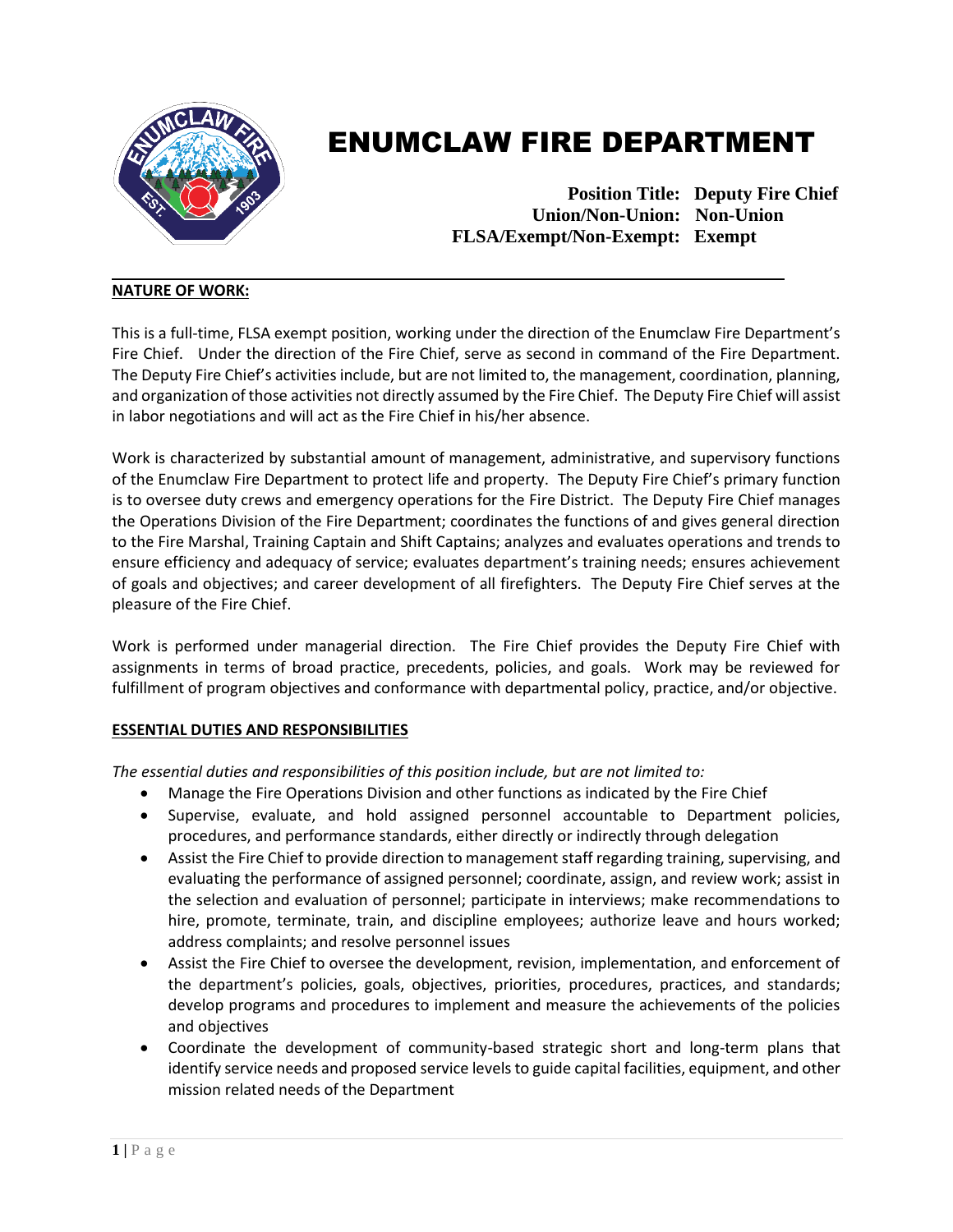- Allocate, direct, motivate and evaluate Department personnel to help achieve personal individual goals; collectively achieve the Department's mission, vision, and values; and lead to employee growth and accountability for their actions
- Establish and maintain a working environment conducive to positive morale, individual style, quality, creativity, and teamwork
- Establish and maintain effective working relationships with all employees in the Department, ensuring administrative communications and decisions are communicated to personnel and ensuring employee concerns are passed on to the appropriately.
- Support the District's volunteer program
- Develop and maintain effective working relationships with representatives of the Union, for the purpose of labor negotiations, contract development and other labor matters
- Administer the employee recognition program in coordination with assigned personnel
- Manage the Department's performance evaluation program, with the assistance of Administration
- Assure that the budget is prepared for submission to the Fire Chief
- Directly or through delegation, identify federal, state, and private research and development grants; determine the scope of work for which funds are needed and prepare proposals to obtain them
- Represent the District at King County and Zone 3 Operations Chiefs meetings
- Serve as the District's Public Information Officer (PIO)
- During times of Emergency Operations Center (EOC) activation, represent the Fire Department in the EOC
- Ensures the operational readiness of the department through training of personnel and deployment of resources
- Coordinate operations with neighboring mutual and automatic aid departments to maximize efficiency and effectiveness of the department and the zone
- Coordinate department's operations with local law enforcement agencies and other City departments
- Keep abreast of technological advances and research new operational methods for the changing needs of fire protection areas
- Attend fire service and public sector conferences, conventions, and other educational meetings, to stay abreast of modern emergency service operations and administration, as necessary
- Serve as the Department's representative and liaison to external committees and organizations
- Assume responsibility and/or command at emergencies; may mentor an Incident Commander during emergencies as the senior officer on location
- Participate in drills, training, demonstrations, etc.
- Participate with the Fire Chief in maintaining effective working relationships with each other, other departments, and the public
- Assist the Fire Chief in evaluating and resolving internal and external complaints against department personnel
- Review appropriate reports and documents that are routinely routed to ensure continuity, content, and correctness
- Assume command of the Fire Department in absence of the Fire Chief
- Become familiar with, follow, and actively support the vision, mission, values and behavior statements of the department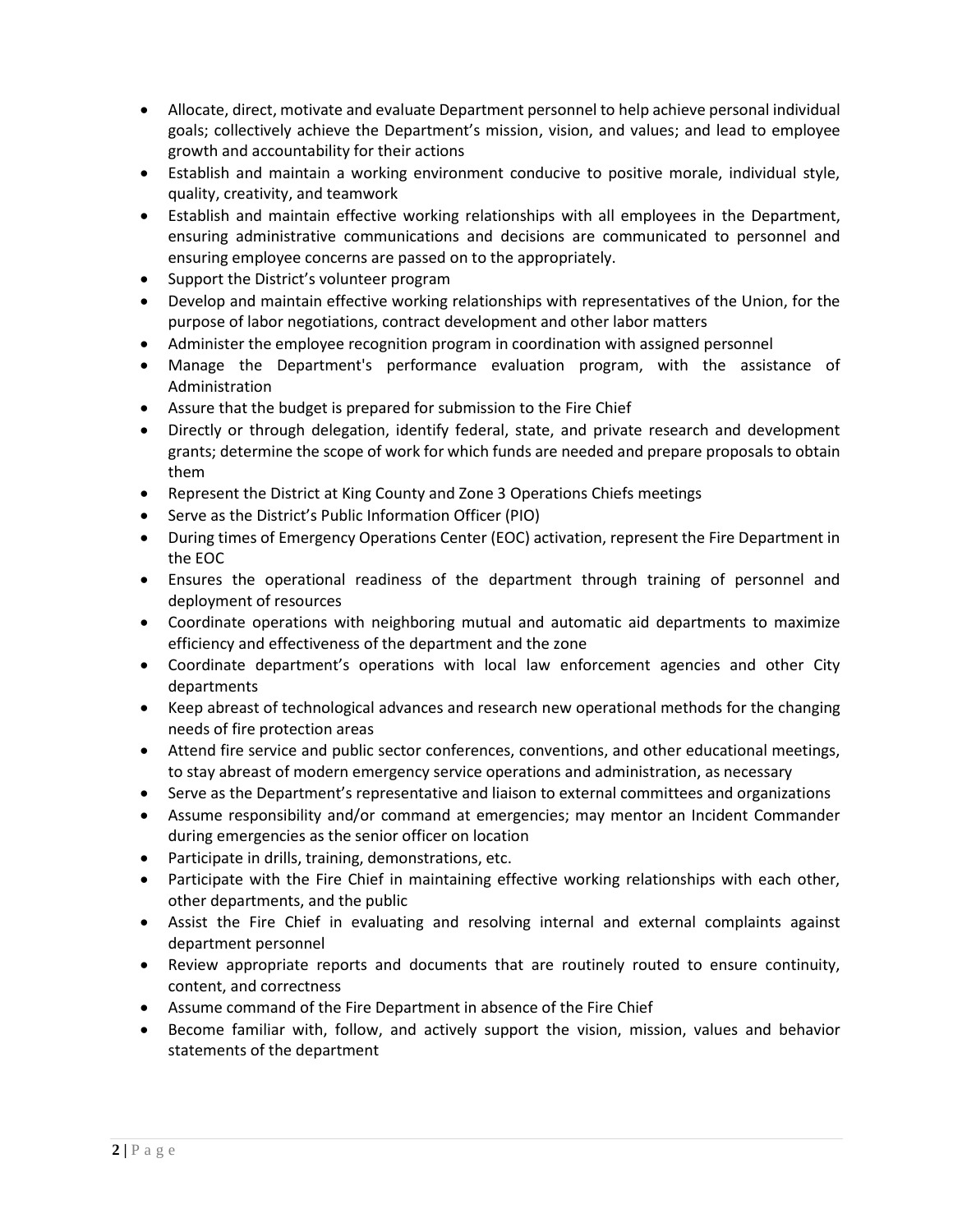• The Deputy Fire Chief leads by example, working toward establishing a culture that exemplifies the characteristics listed below:

Integrity - Actions reflect personal and organizational values; trust is the ultimate goal Responsibility - Accept and embrace the position and the inherent expectations of the role Dedication - Do whatever it takes to get it right Accountability - Own the failures and the successes, do what you say you will do Communication - Communicate, assess your success, and try again. Acknowledge and praise good work and positive efforts Humility - Put others first. Act with selfless intentions Magnanimity - Apologize when wrong. Spread the fame, take the blame Openness - Listen to new ideas Creativity - Ability to visualize "what if", promote thinking outside the box Fairness - Deal with others consistently and justly Teamwork - Educate through mentorship Assertiveness - Clearly state expectations and follow through Passion - Being passionate and enthusiastic is contagious; set the tone and foster camaraderie

## **PERIPHERAL DUTIES**

• Perform other related duties, responsibilities and project activities that may be assigned by the Fire Chief

## **LEADERSHIP EXPECTATIONS**

The Deputy Fire Chief shall make a personal commitment to:

- Serve the employees of Enumclaw Fire Department with passion, competence, respect, dignity, and pride; serve as a role model for the fire service and the position
- Model leadership traits focusing on personal responsibility, accountability, humility, and service above self
- Demonstrate the ability to promote productivity, morale, and teamwork among differing personality traits and skill levels of personnel
- Articulate and demonstrate exceptional knowledge of leadership styles and interpersonal communication skills; ideally able to outline specific cases where the use of those concepts results in successful problem solving, conflict resolution, or organizational change
- Communicate effectively through listening, speaking, and meeting management skills when engaged in public speaking, telephone, one-on-one, or group setting situations
- Demonstrate aptitude and skill in teaching, mentoring, applying discipline, and demonstrating care and concern for all co-workers
- Demonstrate consistency, fairness and compassion when dealing with subordinates; adhere to the Department code of conduct, rules, policies and guidelines; lead by example
- Understand the value of listening to and soliciting the opinions of subordinates; provide frequent opportunities for subordinates to evaluate and assess performance
- Work collaboratively with outside jurisdictions personnel, whether private or public, to enhance the overall mission, vision, and values of the fire service

## **REPORTING RELATIONSHIPS**

This position reports directly to the Fire Chief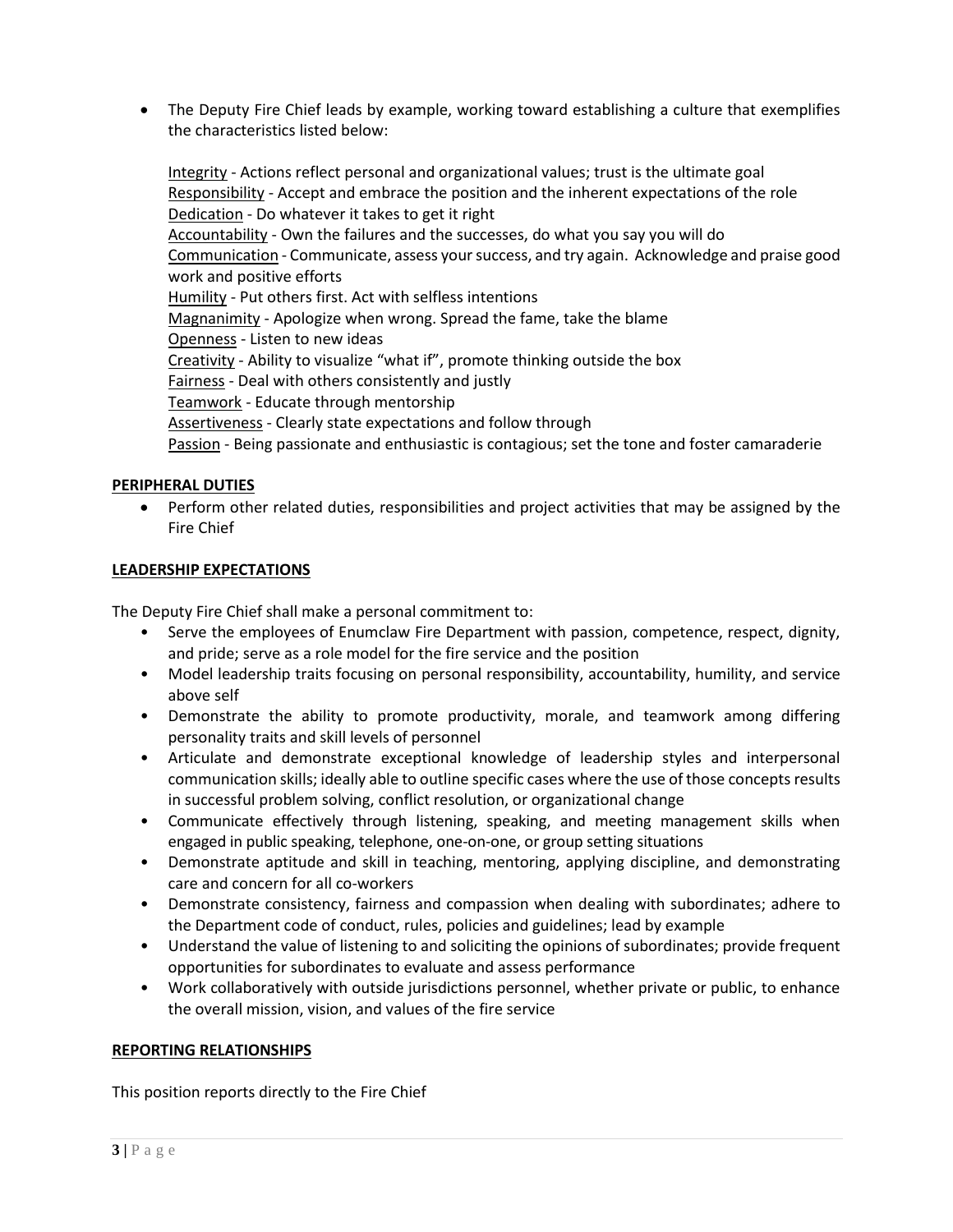# **KNOWLEDGE, SKILLS AND ABILITIES**

# *Must demonstrate the following knowledge, skills and abilities:*  KNOWLEDGE IN:

- All phases of Emergency Fire Response including methods, techniques, and theories used in: Fire strategy and tactics; hazardous materials management; fire suppression; fire prevention; fire/emergency ground operations; emergency medical services; fire and life safety codes; Incident Command System; terrorism and disaster management; and all other aspects of fire administration
- Planning, organizing, budgeting, directing, and administering the operations of a Fire Department
- Working knowledge of mergers, consolidations, service agreements and regional fire authorities with the ability to plan the Department's next five to ten years and beyond as necessary
- Labor and employee relations, including labor agreement administration and laws
- Any and all labor contracts involving the Fire Department
- Methods principles and practices of effective conflict resolution
- Current trends, developments, and legislation pertinent to Fire administration
- Materials, techniques, and equipment applicable to the Fire Department
- Sound, modern management and administrative principles, techniques, and systems
- Principles and practices of policy development, finance, purchasing, planning and resource management
- Municipal government budget preparation and control
- Levies, bond issues and municipal finance
- Modern office equipment and procedures including, but not limited to, the use of a personal computer and applicable software
- Interpersonal skills using tact, patience, and courtesy

## SKILLED IN:

- Developing and maintaining productive relationships with officials, community groups, advisory boards, the news media, and the public
- Resolving conflicts, fostering compromise, and gaining cooperation among conflicting interest groups
- Preparation of comprehensive budgets, analyses, reports, recommendations, and correspondence
- Using interpersonal skills with tact, patience, and courtesy
- Communicating orally and in writing, express ideas and information clearly and concisely
- Correct English usage, grammar, spelling, punctuation, and vocabulary
- Applying principles and practices of administration, supervision, and training including, but not limited to, hiring, directing, evaluating, and disciplining assigned staff
- Preparing and delivering oral presentations to diverse groups

## ABILITY TO:

- Apply sound, modern management and administrative principles, techniques, and systems to an organizational function in an imaginative, creative manner in order to optimize available human, physical, and monetary resources
- Make sound decisions, involving the safety and welfare of employees and the public
- Analyze complex fire problems and think and act quickly, calmly, and effectively under emergency and other stressful situations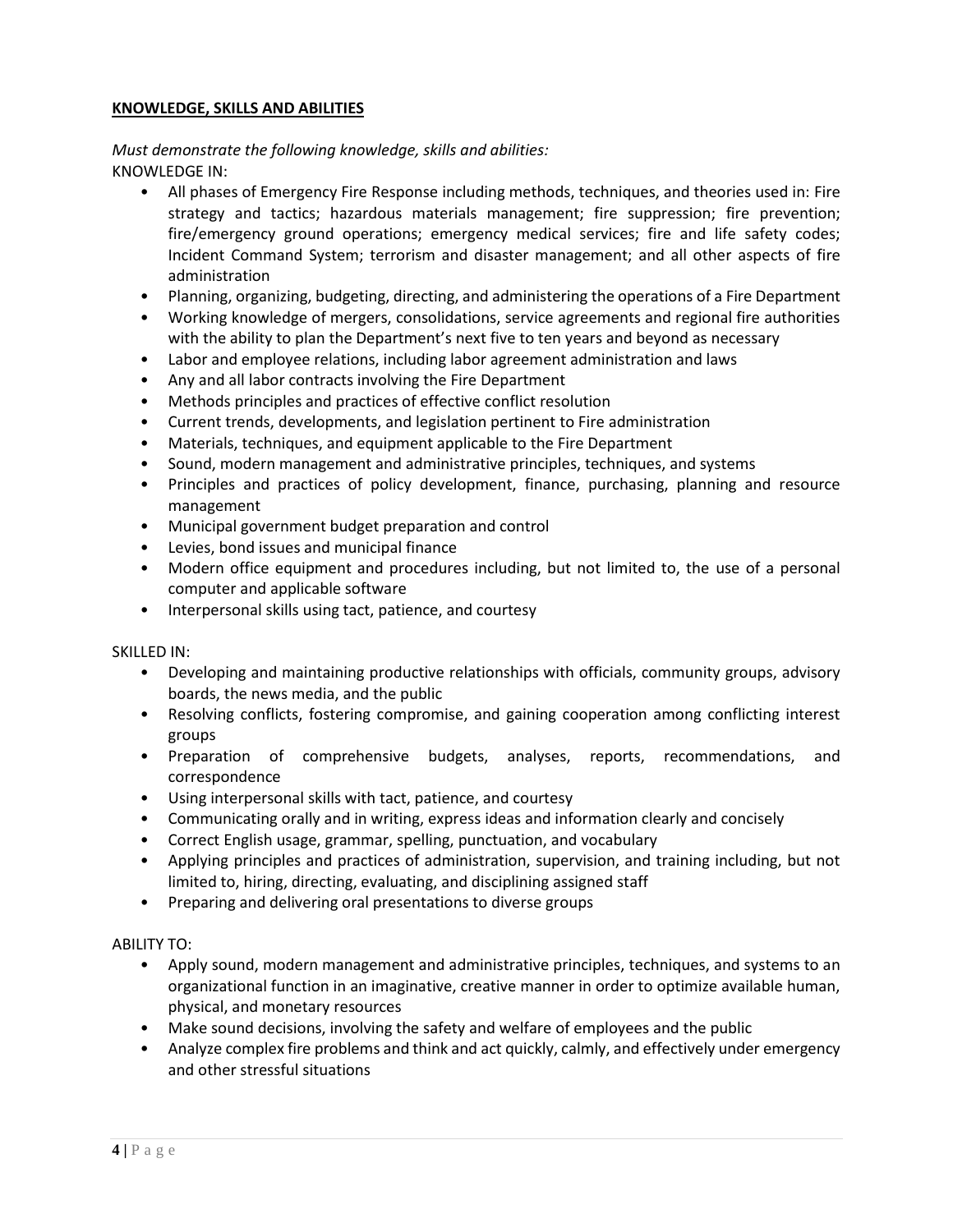- Communicate orally and in writing in order to provide complex and/or controversial ideas to a variety of audiences in a clear, comprehensible, effective and professional manner
- Effectively analyze operational needs and identify improvements
- Planning, organizing, budgeting, directing, and administering the operations for a fire department
- Develop and achieve the division's goals and objectives through the effective use of financial and human resources
- Organize and schedule work to meet timelines
- Develop and administer budgets
- Develop and administer contracts with outside vendors and service providers
- Effectively manage personnel, including discipline and performance standards; resolve conflicts, grievances, and personnel issues
- Evaluate program policy and practices; define problem areas; and develop and direct policy and practices to improve operations
- Work effectively on several projects concurrently
- Work under stressful conditions, with diverse personality types and expectations
- Respond to inquiries or complaints from personnel, regulatory agencies, or the public
- Compose, proofread, and edit general correspondence, routine reports, contracts, grievance resolutions, policies, procedures, etc.
- Add, subtract, multiply, divide; computer fractions, ratios, percentages, proportions; draw and interpret graphs and charts; apply these concepts to practical situations
- Read, interpret, apply, and explain codes, rules, regulations, policies and procedures
- Establish and maintain cooperative and effective working relationships with others
- Meet and maintain physical standards

## **PERSONAL ATTRIBUTES**

- Be honest and trustworthy
- Be respectful, professional, and courteous
- Possess cultural awareness and sensitivity
- Be flexible
- Possess sound work ethics
- Set a positive example, and be a role model, by maintaining a physical condition that allows participation as an Incident Commander at a fire scene.
- Be aware of the detrimental effects the job has on overall health and wellness and encourage all employees to participate in the Department's health and wellness programs.

## **EXPERIENCE AND TRAINING**

## REQUIRED EDUCATION AND/OR EXPERIENCE:

- High School diploma, GED or equivalent
- A minimum of ten years of full-time fire/EMS service experience in Washington State
- A minimum of five years of supervisory experience with a fire department comparable in size or complexity
- Demonstrated knowledge and experience in budget development, fiscal management, strategic planning, and organizational development
- Demonstrated ability to work collaboratively with labor groups